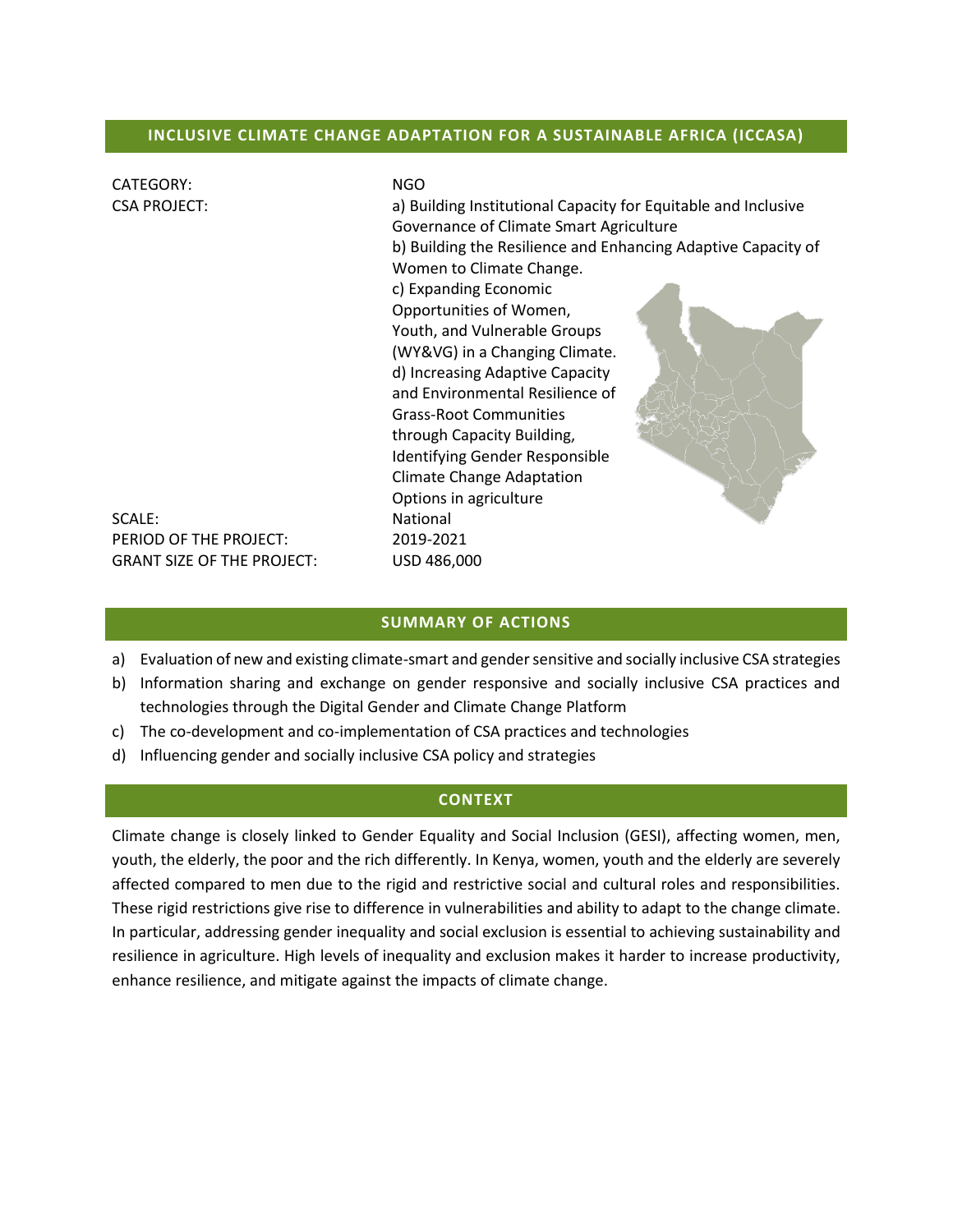## **OBJECTIVE OF THE CSA PROJECT**

- a) Building Institutional Capacity for Equitable and Inclusive Governance of Climate Smart Agriculture
	- To training policy makers on mainstreaming gender and social inclusion into climate change and CSA
	- To develop training manuals on gender and social inclusion for climate change Initiatives
	- To Improve the capacity of national governments, NGOs, private sectors, CBOs and local institutions to formulate and promote gender responsive CSA interventions, risk reduction strategies and plans, set up and/or improve mechanisms deliver integrated and timely early warnings.
	- To provide a digital gender and climate change platform for information exchange
	- To provide an interactive digital data hub for date on gender and climate change for all the 47 counties in Kenya
- b) Building the Resilience and Enhancing Adaptive Capacity of Women to Climate Change.
	- To identify barriers and constraints to women's participation in CSA initiatives
	- To enhance adaptive capacity and resilience of women through adoption of CSA practices and technologies
	- To reduce rural women's agricultural and domestic workload through labor-saving CSA practices and technologies
- c) Expanding Economic Opportunities of Women, Youth, and Vulnerable Groups (WY&VG) in a Changing Climate.
	- To link women, youths, indigenous groups to climate smart agribusiness opportunities
	- To provide weather and agro-advisory services to women, youths, indigenous groups through SMS
	- Capacity building of women and youth along the CSA value chains
- d) Increasing Adaptive Capacity and Environmental Resilience of Grass-Root Communities through Capacity Building, Identifying Gender Responsible Climate Change Adaptation Options in agriculture
	- To identify and disseminate CSA options that are gender responsive and socially inclusive
	- To link vulnerable populations to affordable credit and financing mechanisms
	- To increase the number of Women, Youth, and Vulnerable Groups (WY&VG) participating and benefiting from CSA practices and technologies.
	- To identify create employment opportunities for Women, Youth, and Vulnerable Groups (WY&VG) at different implementation stages of CSA initiatives
	- To identify and disseminate climate-resilient post-harvest storage for Women, Youth, and Vulnerable Groups (WY&VG)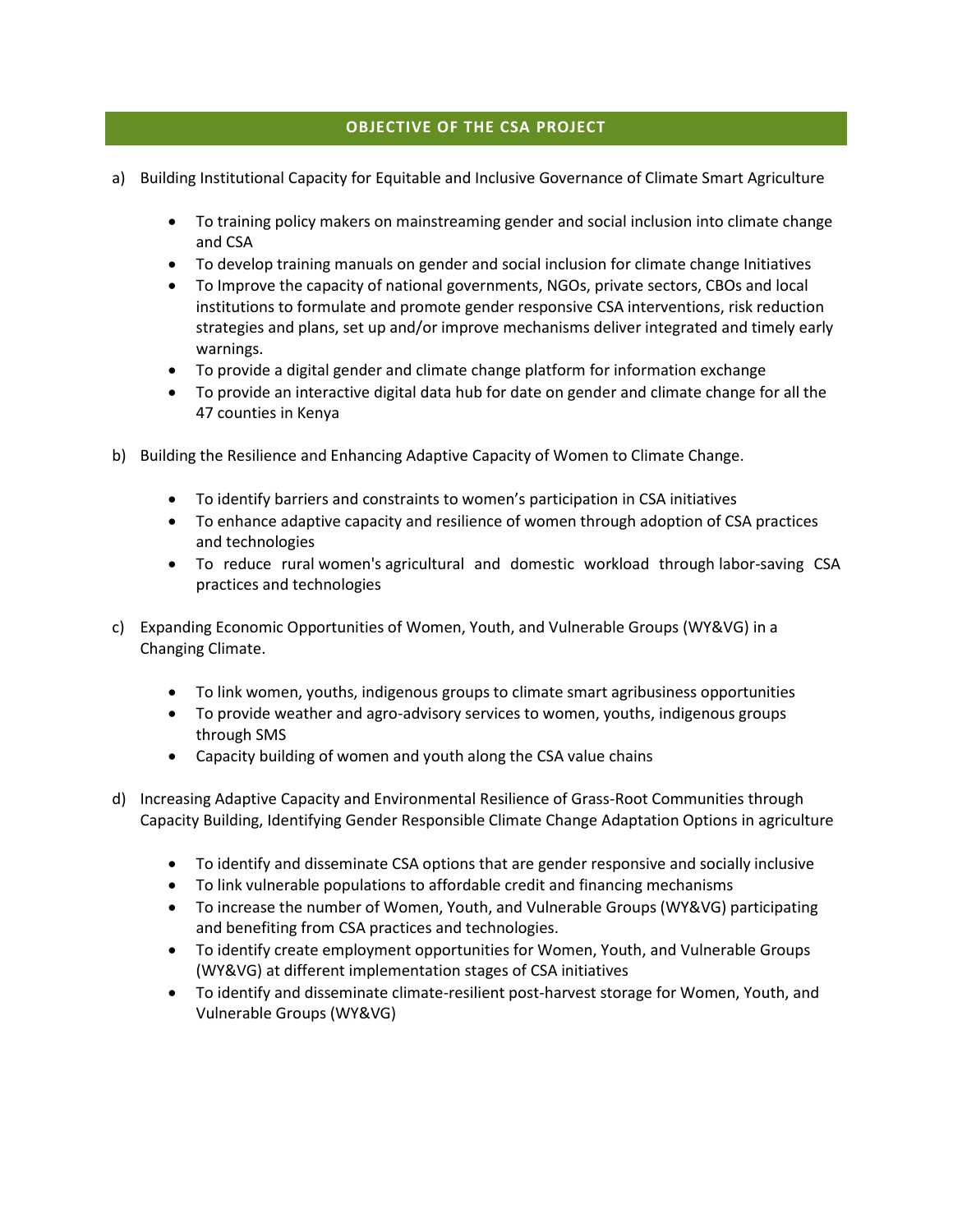## **PARTICIPATION IN KEY CLIMATE & AGRICULTURE NETWORKS**

Gender equality and equity, Social Inclusion, Vulnerable Groups, Climate Smart Agriculture, Climate change, Research, Scaling up, Networking

| <b>INVOLVEMENT IN CSA</b>   | <b>RELEVANCE OF CSA MSP TO WORK</b>       |  |
|-----------------------------|-------------------------------------------|--|
| Research                    | Information about CSA<br>$\bullet$        |  |
| Policy formulation          | Networking<br>$\bullet$                   |  |
| Knowledge dissemination     | Learning and exchange<br>$\bullet$        |  |
| Technology transfer         | Reporting and showcasing<br>$\bullet$     |  |
| Coordination and networking | Develop new business<br>$\bullet$         |  |
| Communication               | Influence policy environment<br>$\bullet$ |  |
|                             | Data sources                              |  |

- **RECOMMENDATION ON WAYS TO SUPPORT MSP**
- Developing specific climate smart agriculture policies, legislations, strategies, plans
- Dissemination of climate smart agriculture knowledge and technologies
- Developing capacities of key actors involved in climate smart agriculture implementation
- Mobilizing actors and facilitating dialogue on climate smart agriculture issues/actions
- Conduct research to provide scientific evidence: gender and social inclusion research
- Monitoring, evaluation and audit of climate smart agriculture aspects to enhance accountability
- Supporting coordination of actions

## **WHAT APPROACHES ARE YOU USING TO IMPLEMENT CSA**

- Agroecology
- **•** Conservation Agriculture
- Sustainable Agriculture
- Sustainable Land Management
- Landscape Management
- Good agricultural Practices
- Disaster risk reduction
- **•** Ecosystem based adaptation
- Post-harvest management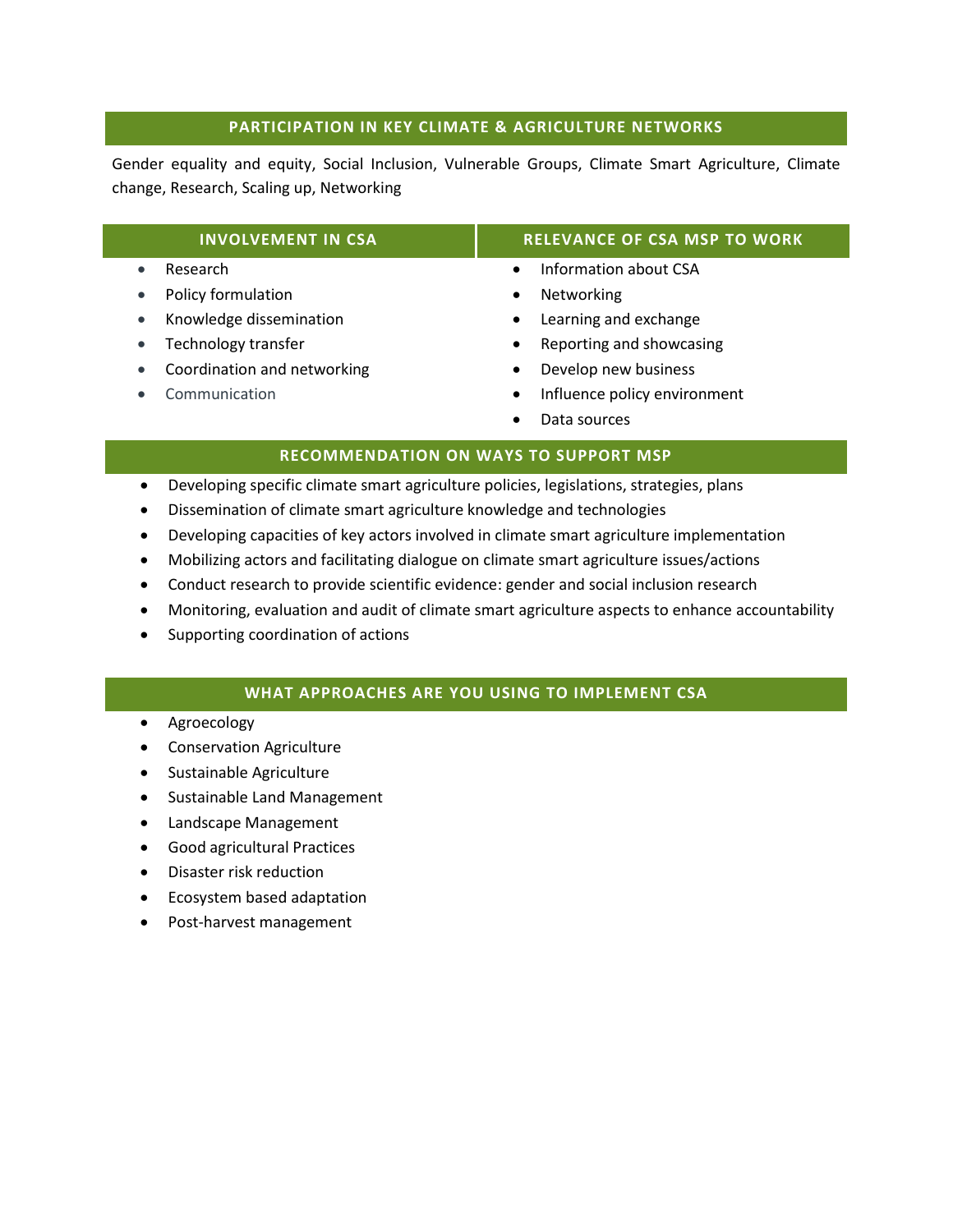# **KEY INTERVENTIONS**

| <b>BEYOND FARM LEVEL</b>                        | <b>TARGET</b><br><b>BENEFICIARIES</b> | <b>Indicators monitored</b>                                                                                                                                                                                                                                                                                                                                                                                                                                                                                                                                                      |
|-------------------------------------------------|---------------------------------------|----------------------------------------------------------------------------------------------------------------------------------------------------------------------------------------------------------------------------------------------------------------------------------------------------------------------------------------------------------------------------------------------------------------------------------------------------------------------------------------------------------------------------------------------------------------------------------|
| Gender (Youth and<br>Women inclusion in CSA)    | 125,000                               | Types of index insurances that women are<br>$\bullet$<br>accessing (e.g., crop or livestock)                                                                                                                                                                                                                                                                                                                                                                                                                                                                                     |
| Policy and Advocacy                             | 90                                    | No. of national and county policies and<br>$\bullet$<br>institutional support mechanisms exist that<br>promotes women's participation in climate<br>change adaptation and mitigation?<br>Number of national gender policy and/or political<br>$\bullet$<br>initiatives / reforms which to contribute women<br>farmers empowerment<br>Number of national policy and/or political<br>$\bullet$<br>initiatives/reforms which contribute to both young<br>women and men's empowerment<br>Types of index insurances that WYVF are accessing<br>$\bullet$<br>(e.g., crop or livestock) |
| CSA based access to<br>markets and value chains | 125,000                               | Number of extension policies/programs with<br>$\bullet$<br>strategies for reaching women<br>Number of types of value chains targeted towards<br>$\bullet$<br><b>WYVG</b>                                                                                                                                                                                                                                                                                                                                                                                                         |
| <b>Financial Investments</b>                    |                                       | Amount of gender budget allocated to particular<br>$\bullet$<br>CSA activity                                                                                                                                                                                                                                                                                                                                                                                                                                                                                                     |
| Information access                              |                                       | Number of sources of information on CSA<br>$\bullet$<br>technologies and practices (e.g., radio, traditional<br>forecasters, family, neighbours) amongst WYVG<br>Type of existing climate/weather information<br>accessed by WYVG<br>Frequency of accessing CIS and agro advisory<br>services<br>List of social factors that influence women's and<br>$\bullet$<br>youth's ability to access and benefit from climate<br>services                                                                                                                                                |
| Decision making and<br>participation            | 125,000                               | Number of women and youth participating in<br>$\bullet$<br>community planning processes, and also at<br>national levels<br>Percent change in number of WVYG speaking up<br>during meetings at various levels                                                                                                                                                                                                                                                                                                                                                                     |